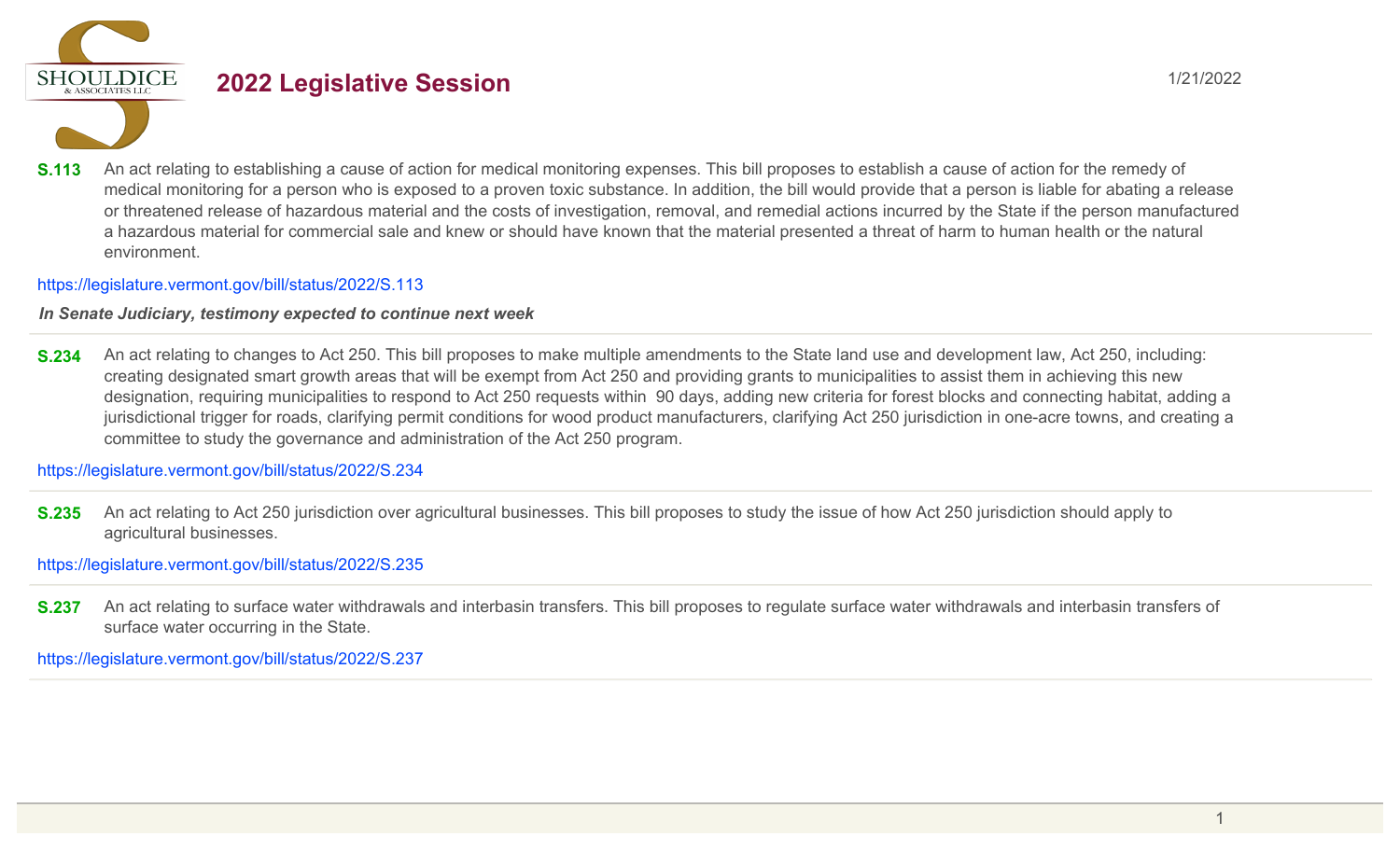**S.258** An act relating to amending the Required Agricultural Practices in order to address climate resiliency. This bill proposes to require the Secretary of Agriculture, Food and Markets to evaluate the sufficiency of the Required Agricultural Practices (RAPs) to determine if the requirements and practices under the RAPs are adequate to address increased and foreseeable climate change-induced precipitation in a manner that protects soil resources and prevents harmful or inefficient runoff of nutrient pollution to State waters.

https://legislature.vermont.gov/bill/status/2022/S.258

**S.259** An act relating to the reorganization, enhancement, and enforcement of animal welfare requirements in the State. This bill proposes to require the Secretary of Agriculture, Food and Markets to submit to the General Assembly a report regarding the reorganization, enhancement, and enforcement of animal welfare requirements in the State, including the establishment of an animal welfare division at the Agency of Agriculture, Food and Markets.

https://legislature.vermont.gov/bill/status/2022/S.259

**S.263** An act relating to supporting economic development. This bill proposes to encourage new workers to relocate to Vermont, to provide flexibility for Economic Recovery grants, to increase the capacity for the Capital Investment Program,to enable project-based tax increment financing districts, and to promote sustainable development and affordable housing.

https://legislature.vermont.gov/bill/status/2022/S.263

**S.268** An act relating to the right to farm. This bill proposes to amend the right-to-farm law to provide that a farm or farm operation shall not be found to be a public or private nuisance under one or more of the following: the farm or farm operation existed before a change in the land use or occupancy in proximity to the farm, and if before that change in land use or occupancy of the farm, the farm or farm operation would not have been a nuisance; the farm or farm operation alleged to be a nuisance conforms to State and federal law; or the farm or farm operation has been conducting the agricultural activity at issue for two or more years prior to the date a nuisance action is commenced. The bill also would provide that if a farm or farm operation prevails in a nuisance suit brought against it, the court shall require the plaintiff to pay the actual amount of costs and expenses incurred by the farm or farm operation in defense, including attorney's fees.

https://legislature.vermont.gov/bill/status/2022/S.268

**H.466** An act relating to surface water withdrawals and interbasin transfers. This bill proposes to regulate surface water withdrawals and interbasin transfers of surface water occurring in the State.

https://legislature.vermont.gov/bill/status/2022/H.466

**H.492** An act relating to the structure of the Natural Resources Board.

https://legislature.vermont.gov/bill/status/2022/H.492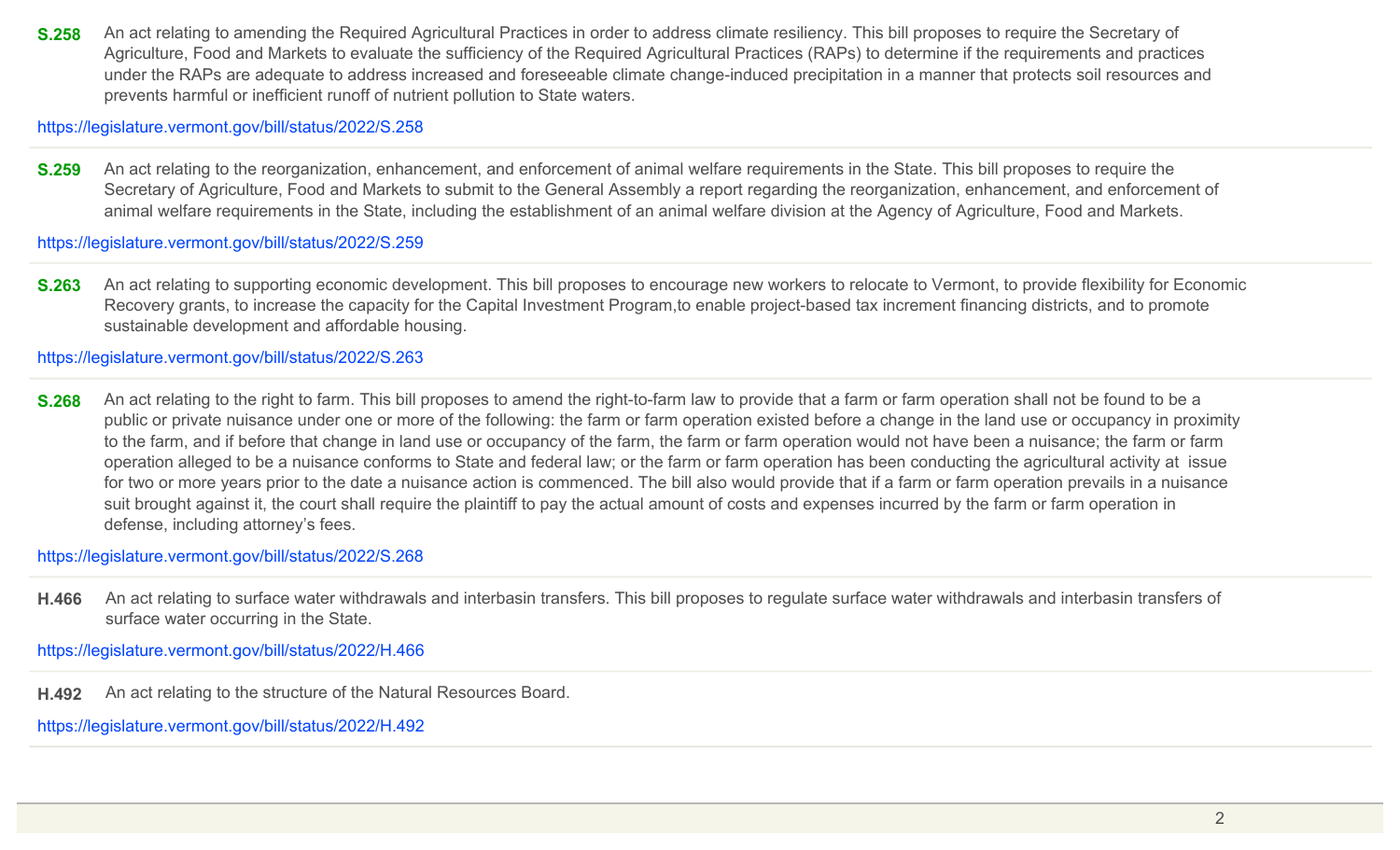**H.501** An act relating to physical contaminant standards for residual waste, digestate, and soil amendments.

#### https://legislature.vermont.gov/bill/status/2022/H.501

**H.542** An act relating to establishing riparian protection areas in the State. This bill proposes to require establishment of a riparian protection area adjacent to each stream in the State. A riparian protection area would be required to be at least 50 feet from the top of bank or top of slope of a stream with 0.25 or less square miles in drainage area and at least 100 feet from the top of bank or top of slope for a stream with greater than 0.25 square miles in drainage area. A person would be prohibited from creating cleared area or constructing impervious surface within a riparian protection area unless permitted by the Secretary of Natural Resources or allowed as a use under the act.

https://legislature.vermont.gov/bill/status/2022/H.542

**H.543** An act relating to regulation of wetlands in the State. This bill proposes to establish as State policy that wetlands shall be regulated and managed by the State to produce a net gain of wetlands acreage. The bill would require the Secretary of Natural Resources to amend the Vermont Wetlands Rules to incorporate the net gain policy. In addition, the bill would require the Vermont Significant Wetlands Inventory maps to be updated and revised annually.

**H.573** An act relating to prohibiting discrimination based on immunization status.

https://legislature.vermont.gov/bill/status/2022/H.573

.

**H.581** An act relating to rural economic development.

https://legislature.vermont.gov/bill/status/2022/H.581

**H.605** An act relating to clean water funding. This bill proposes to require the Clean Water Board to recommend for annual appropriation at least \$200,000.00 annually to fund ECO AmeriCorps members who are assigned to clean water programs in the State.

https://legislature.vermont.gov/bill/status/2022/H.605

**H.626** An act relating to the sale, use, or application of neonicotinoid pesticides. This bill proposes to prohibit the use of the neonicotinoid pesticides until the Secretary of Agriculture, Food and Markets adopts rules for the sale, use, or application of neonicotinoid pesticides. If the Secretary fails to adopt the rules by July 1, 2024, the prohibition on the sale, use, or application of neonicotinoid pesticides would become permanent.

https://legislature.vermont.gov/bill/status/2022/H.626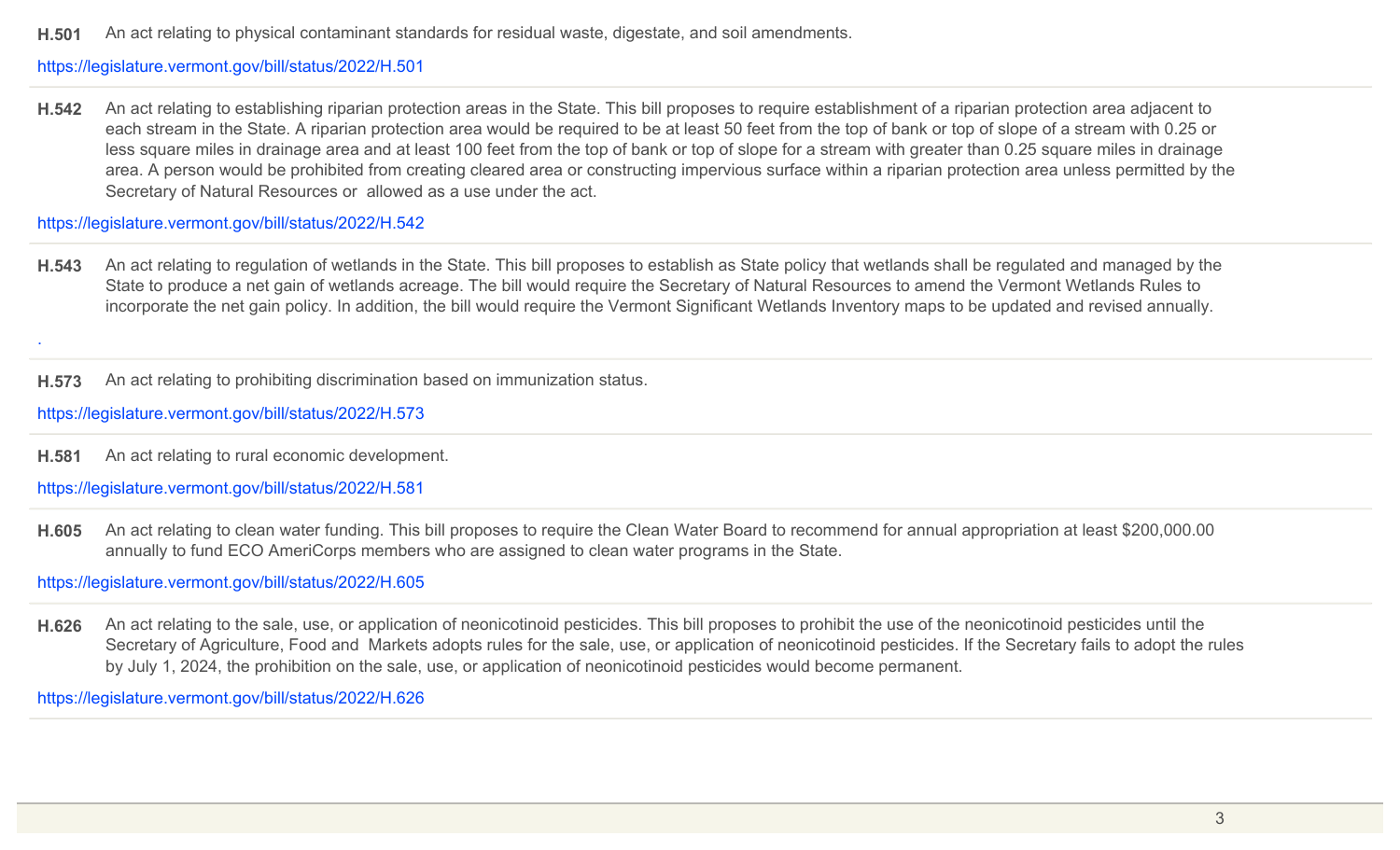**H.627** An act relating to the Vermont Economic Development Authority.

https://legislature.vermont.gov/bill/status/2022/H.627

### *Expands eligibility for loans*

**H.650** An act relating to prohibiting perfluoroalkyl and polyfluoroalkyl substances in products to be sold in Vermont and the use and import of wastes containing microplastics. This bill proposes to prohibit the intentional use of perfluoroalkyl and polyfluoroalkyl substances in products to be sold in Vermont. This bill also proposes to prohibit the use and import of wastes that contain microplastics.

https://legislature.vermont.gov/bill/status/2022/H.650

**H.657** An act relating to the designation of a lake in crisis. This bill proposes to strike as a requirement for the designation of a lake in crisis that the lake is located in a municipality in which the lake or a portion of the lake is located has reduced the valuation of real property due to the condition of the lake.

https://legislature.vermont.gov/bill/status/2022/H.657

**H.667** An act relating to enacting the Uniform Restrictive Employment Agreements Act.

https://legislature.vermont.gov/bill/status/2022/H.667

**H.669** An act relating to employee scheduling. This bill proposes to require employers with 20 or more employees to provide an employee with at least seven days' advance notice of the employee's work schedule; to pay an employee one and one-half times the employee's regular hourly wage for additional unscheduled hours that the employee agrees to work; and to pay an employee for work shifts that are canceled less than seven days before the schedule period begins.

https://legislature.vermont.gov/bill/status/2022/H.669

H.670 An act relating to employee expense reimbursement. This bill proposes to require employers to reimburse employees for necessary expenditures that are incurred by employees in the course of employment.

https://legislature.vermont.gov/bill/status/2022/H.670

**H.679** An act relating to fiscal year 2022 budget adjustments.

https://legislature.vermont.gov/bill/status/2022/H.679